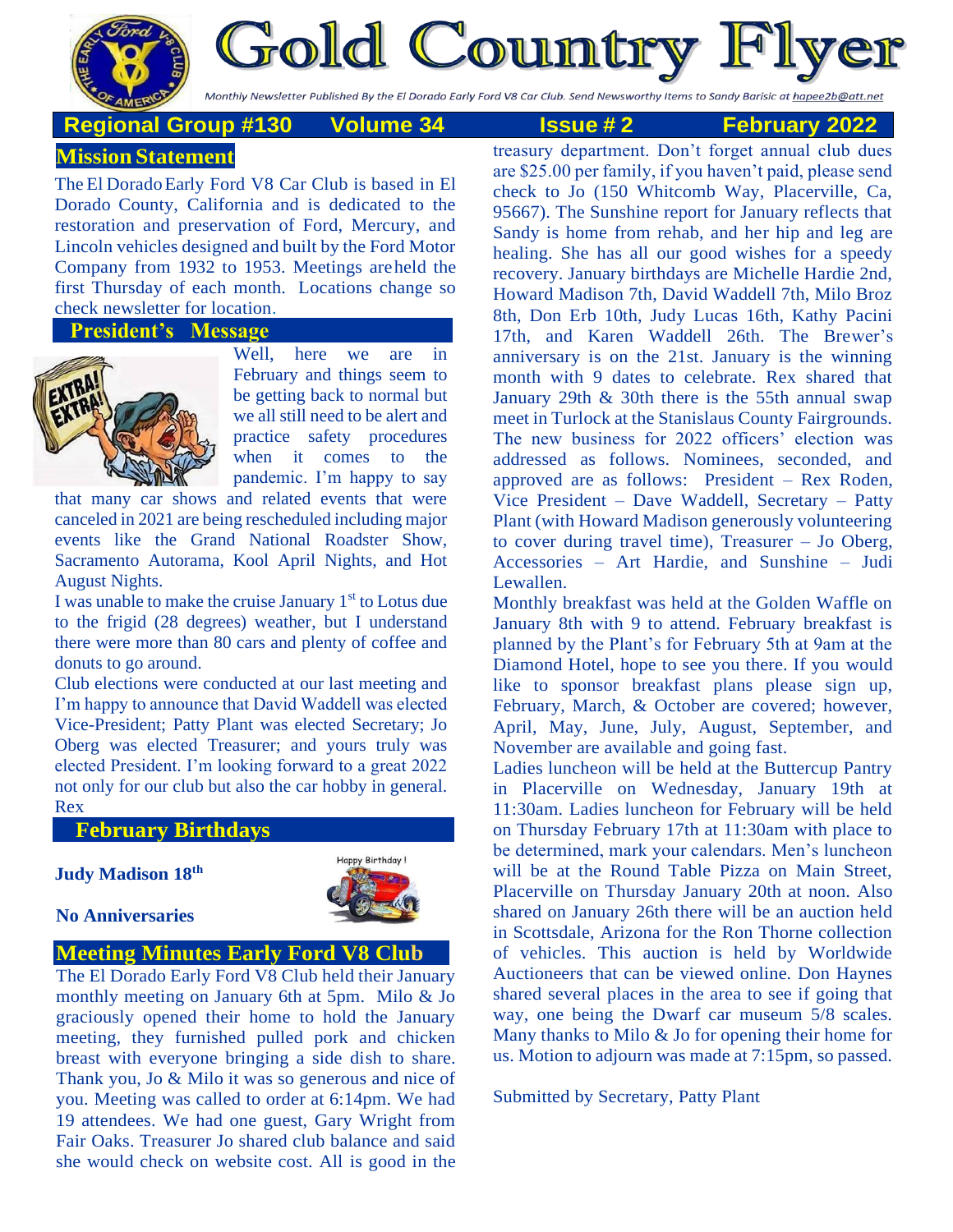### **Meeting Thursday February 3rd**

The February Meeting will be Thursday February 3rd at the Roundtable Pizza in Safeway Center on Missouri Flat Road. Dinner at 5:30PM with meeting to follow.

### **2022 Breakfast Schedule**

February – Dean & Patty March – Jerry & Judy April – Don & Barbara May - June - July - August – David & Karen September – Milo & Jo October – Howard & Judy November – Rex & Sue December- No Breakfast Christmas Party

## **Breakfast Saturday February 5th**

Breakfast will be Saturday February 5<sup>th</sup> at the Diamond Springs Hotel at 9:00 AM.

### **Sunshine Report**



Judi Lewallen

#### **Ladies Luncheon**

Five ladies met at the Buttercup Pantry and enjoyed a nice lunch. Judy Madison picked up Sandy who looked great. Sandy still using a walker but moving right along. Sandy's leg and hip are improving daily, but no decision has been made on how to proceed on



her broken knee. Nice group enjoyed visiting. Missed the other ladies, maybe next time. Save the date February 17th, Thursday. More info on where will be sent out later. it was great seeing Sandy up and around. Very nice turnout.

#### **Men's Luncheon**

The January Men's Lunch was attended by six members who had a great lunch at the RoundTable Pizza in Placerville.



February's lunch is scheduled for Thursday February 17<sup>th</sup> at Danette's Pub 2875 Ray Lawyer Dr at 12:00 Noon. Please let Rex know if you plan to attend.

### **What Do Electric Vehicles Mean for the Future of Hot Rodding?**

Electric vehicles are gaining in popularity and EV swaps are starting to show up in hot rods. Will this spell the end of traditional hot rodding? Well, I'm honored to be tasked with penning this column after David Freiburger stepped down from doing it. In a weird coincidence, it turns out that Freiburger and I both touched on the same topic in our latest columns: electric vehicles. His column [READ HERE] delves into the question of whether EVs are really that great for the environment (spoiler alert: it's more complicated than you think). For my take on electric vehicles, I want to talk about how EVs will or won't change the face of hot rodding. To be honest, even a few months ago I hardly gave EVs a second thought— I saw them as a wealthy person's second or third car. But then I was tasked with covering the EV conversion of our 1957 Chevy called Project X, and I learned a ton about EV-swapping a hot rod and about EVs in general. Love or hate the electric motor swap, the truth is that it was right in line with the job of Project X; namely, to try out new hot-rodding technologies, and EV stuff certainly qualifies.

For now, it's expensive and requires a certain skill set to accomplish. In time companies like Chevrolet Performance will drop the costs and make packages like the eCrate even more accessible to the average hot rodder. To some, EVs spell the death of internal combustion engines (ICE) and, by extension, of hot rodding as we know it. I would have to disagree with this prognosis, for our lifetimes at least, if ever.

The biggest problem with EVs in the general automotive world would be the recharging infrastructure needed (which would include increasing grid capacity) if any sizable percentage of our cars dropped ICE in favor of electricity. Sure, corporations and the well-off can have a 220V charger at their business or in their garage, but where would lower-middle class and poorer people plug in? If your parking spot is a random location on the street, what's the solution? It will take decades to solve this charging dilemma, so don't expect ICE vehicles to disappear anytime soon—most likely not even during our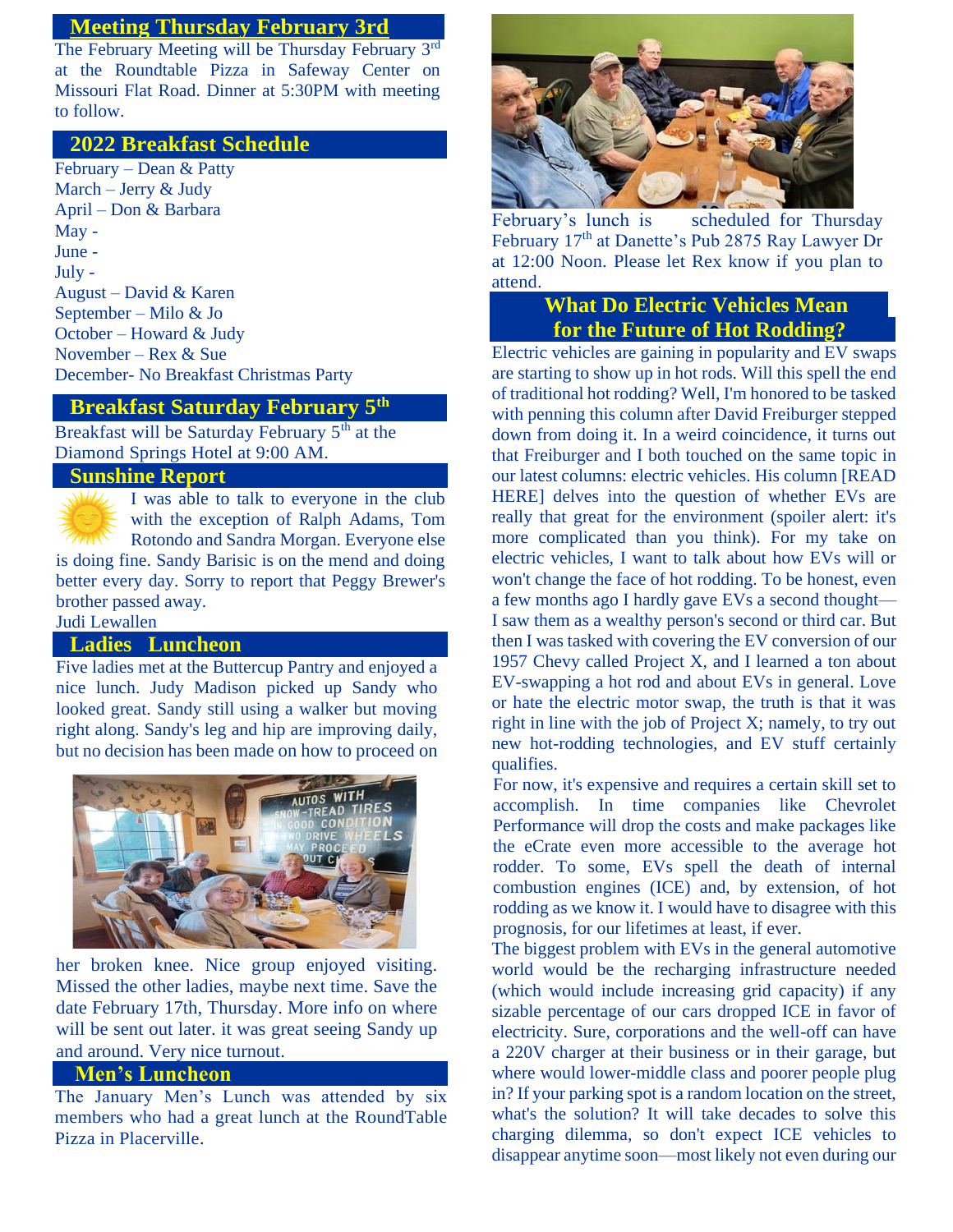kids' lifetimes. EV has a place in our overall transportation picture but it's certainly not going to replace ICE vehicles in many segments.

But what about hot rodding? Well, the 2021 SEMA Show showed me that there are more than a few companies out there, including the big players like Chevrolet Performance and Ford, offering EV conversion systems, so EV will certainly be a part of the hot-rodding picture, and it does offer some impressive performance potential. But for many of us, hot rodding is a sensory experience. One of sight, sound, smell, and feel. With EV you can still have a stupid-fast, killer-looking hot rod, but it will be missing some of what I consider to be the soul of hot rodding: the feel of a lumpy cam, the whiff of hydrocarbons, and most of all, the sound. Call me an outdated boomer, but the one aspect of EV hot rods I can't adjust to is the lack of sound. It's just odd. That doesn't mean I don't appreciate what electrification brings to the party. But I drive a stick even though a 10-speed automatic in my ZL1/1LE Camaro would be faster. Why? Because the stick makes for a more immersive driving experience, just like driving a shaky, loud hot rod that smells of burnt fossil fuels is a more immersive hotrodding experience. Would Harley riders be as excited over a silent Harley motorcycle even if it was faster and smoother? Nope, that distinct Harley sound is part of the experience. You may like quiet civilized performance and comfort in your daily driver, but most of us like our hot rods a bit rougher around the edges.

So, while I do see EV conversions gaining popularity in the hot-rodding hobby, I only see it becoming a small part of the overall mix. EFI didn't remove carbs from our hot rods, and even LS swaps are vastly outnumbered by Gen-I Chevy small-blocks. EV is just another option for hot rodders who want to go that route. But if you think EVs will take over our hobby and displace internal combustion hot rods I wouldn't advise holding your breath while you wait for it to happen.

### **The Year Was 1921…100 Ye ar s Ago!**

The average life expectancy for men was 47 years. Fuel for cars was sold in drug stores only. Only 14 percent of homes had a bathtub.

Only 8 percent of homes had a telephone.

The maximum speed limit in most cities was 10 mph. The tallest structure in the world was the Eiffel Tower.

The average US wage in 1919 was 22 cents per hour. The average US worker made between \$200 and \$400 per year.

A competent accountant could expect to earn \$2,000 per year.

A dentist earned \$2,500 per year.

A veterinarian between \$1,500 and 4,000 per year. And, a mechanical engineer about \$5,000 per year.

More than 95 percent of all births took place at home Ninety percent of all Doctors had *NO COLLEGE EDUCATION*! Instead, they attended so-called medical schools, many of which were condemned in the press AND in the government as "*substandard*." Sugar cost four cents a pound. Eggs were fourteen cents a dozen. Coffee was fifteen cents a pound. Most women washed their hair once a month, and, used Borax or egg yolks for shampoo. Canada passed a law prohibiting poor people from entering into their country for any reason.

The Five leading causes of death were:

1 Pneumonia and influenza

2 Tuberculosis

3 Diarrhea

4 Heart disease

5 Stroke

The American flag had 45 stars ...

The population of Las Vegas, Nevada was only 30. Crossword puzzles, canned beer, and iced tea hadn't been invented yet.

There was neither a Mother's Day nor Father's Day. Two out of every 10 adults couldn't read or write. and only 6 percent of all Americans had graduated from high school.

Marijuana, heroin, and morphine were available over the counter at local drugstores. Back then pharmacists said: "Heroin clears the complexion, gives buoyancy to the mind, regulates the stomach, bowels, and is a perfect guardian of health!" (Shocking?)

Eighteen percent of households had at least one fulltime servant or domestic help...

There were about 230 reported murders in the EN-TIRE U.S.A.

And none of us were born yet!